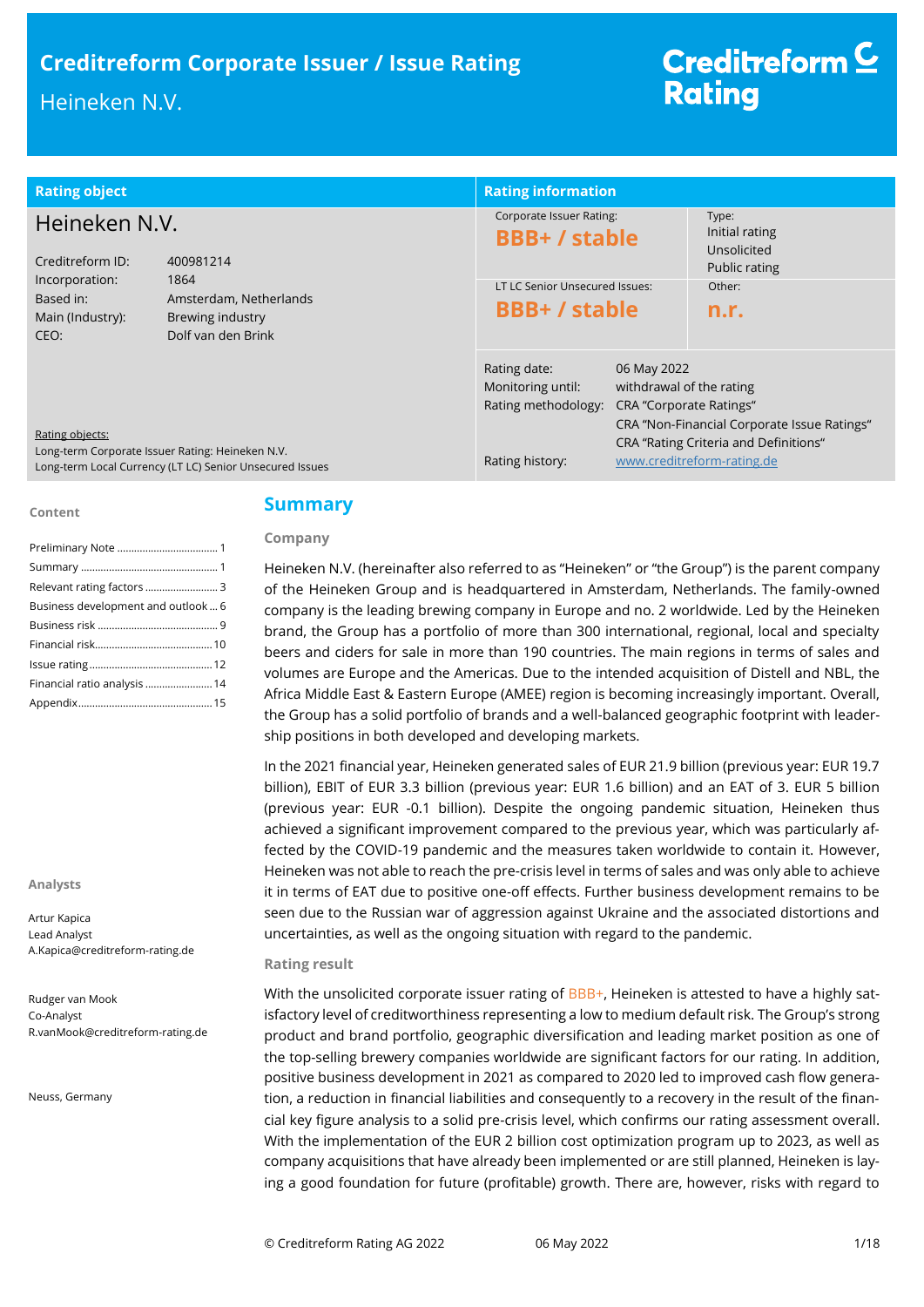the successful implementation of acquisitions and the integration and exploitation of the desired synergies. In addition, the effects of the Russian war of aggression against Ukraine, and Heineken's announcement that it will completely divest its Russian business, remain to be seen.

## **Outlook**

The one-year outlook for the rating is stable and reflects the overall solid result of the financial key figure analysis, which represents a certain buffer for possible negative developments. These could result from the announced company acquisitions in South Africa and the increasing share of sales in emerging markets, the ongoing pandemic situation, and the current cost inflation, which is being exacerbated by the war in Ukraine. Overall, we assume that Heineken will be able to cope with these burdens without a lasting deterioration in its net assets, financial position and operational results. Heineken's geographic and product diversification, strong global market position and successful implementation of its corporate strategy to date have a stabilizing effect.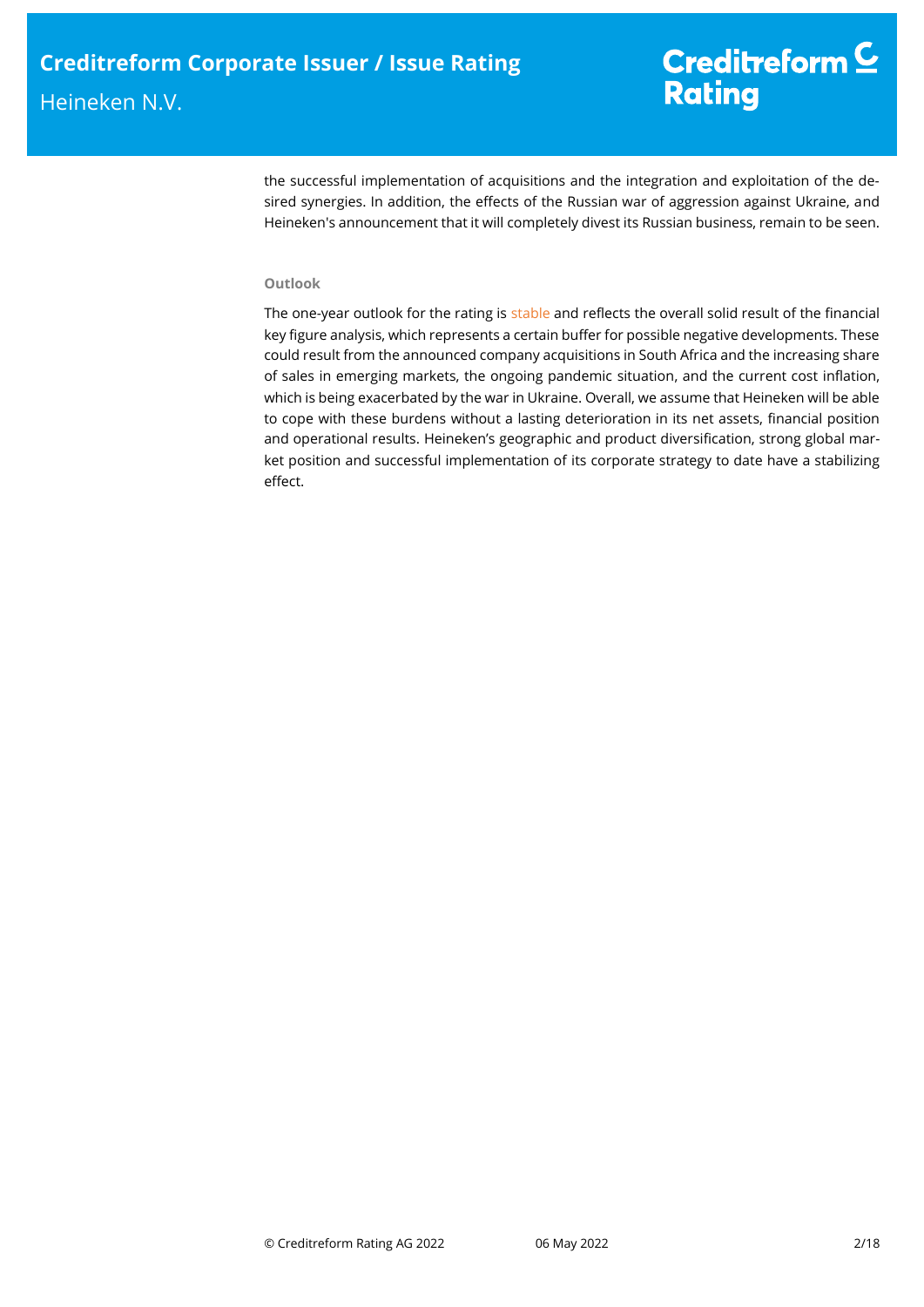#### **Reference:**

The relevant rating factors (key drivers) mentioned in this section, are predominantly based on internal analyses, evaluations of the rating process, the derived valuations of the analysts participating in the rating and, if applicable, other rating committee members. The fundamental external sources used, are specified in the section "Regulatory requirements" and "Rules on the presentation of credit ratings and rating outlooks".

#### **Excerpts from the financial key figures analysis 2021:**

- + Increased sales and EAT
- + Equity ratio
- + Return on investment + EBIT(DA) interest coverage
- Capital lock up period
- Working Capital
- Improvable liquidity ratios

**General rating factors** summarize the key issues that – according to the analysts as per the date of the rating – have a significant or long-term impact on the rating, whether positive (+) or negative  $(-)$ .

**Current rating factors** are the key factors that, in addition to the underlying rating factors, have an impact on the current rating.

## **Relevant rating factors**

## Table 1: Financials I Source: Heineken N.V. Annual Report 2021, standardized by CRA

| Heineken N.V.<br>Selected key figures of the financial statement analysis | <b>CRA standardized figures<sup>1</sup></b> |        |  |  |
|---------------------------------------------------------------------------|---------------------------------------------|--------|--|--|
| <b>Basis: Annual accounts and report of 31.12. (IFRS)</b>                 | 2020                                        | 2021   |  |  |
| Sales (million EUR)                                                       | 19,715                                      | 21,941 |  |  |
| <b>EBITDA (million EUR)</b>                                               | 3,519                                       | 5,192  |  |  |
| EBIT (million EUR)                                                        | 1,574                                       | 3,321  |  |  |
| EAT (million EUR)                                                         | $-88$                                       | 3,535  |  |  |
| EAT w/o non-controlling interests (million EUR)                           | $-204$                                      | 3,324  |  |  |
| Total assets (million EUR)                                                | 36,434                                      | 42,159 |  |  |
| Equity ratio (%)                                                          | 25.23                                       | 35.53  |  |  |
| Capital lock-up period (days)                                             | 67.82                                       | 77.04  |  |  |
| Short-term capital lock-up (%)                                            | 28.12                                       | 25.18  |  |  |
| Net total debt / EBITDA adj. (Factor)                                     | 6.68                                        | 4.71   |  |  |
| Ratio of interest expenses to total debt (%)                              | 1.82                                        | 1.70   |  |  |
| Return on investment (%)                                                  | 1.04                                        | 9.16   |  |  |

#### **General rating factors**

- Strong market position as one of the leading brewing companies in terms of HL sold no. 1 in Europe and no. 2 worldwide
- Geographically highly diversified and strong brand portfolio
- Strong earnings power and internal financing capability
- Proved access to financial markets
- + Innovation capability
- Highly active in developing markets
- Foreign currencies risk
- Business is basically seasonal and weather-dependent

### **Current rating factors**

- Positive sales and earnings development in 2021
- Financial liabilities reduced in 2021
- Recovery of the result of the financial key figure analysis 2021 to pre-corona level
- Ongoing cost savings program EUR 2 billion by the end of 2023 is on track
- Additional, one-off cost savings realized in 2021 to compensate for the negative effects of the corona crisis - largely marketing, sales and personnel costs
- Growth and strengthening of the market position in emerging markets through the acquisition of Distell and Namibia Breweries Ltd. (NBL)
- Positive business development in Q1 2022

 $\overline{a}$ 

<sup>1</sup> For analytical purposes, CRA adjusted the original values in the financial statements in the context of its financial ratio analysis. For example, when calculating the analytical equity ratio, deferred tax assets, goodwill (entirely or partly), and internally generated intangible assets are subtracted from the original equity, whilst deferred tax liabilities are added. Net total debt considers all balance sheet liabilities. Therefore, the key financial figures shown often deviate from the original values of the company.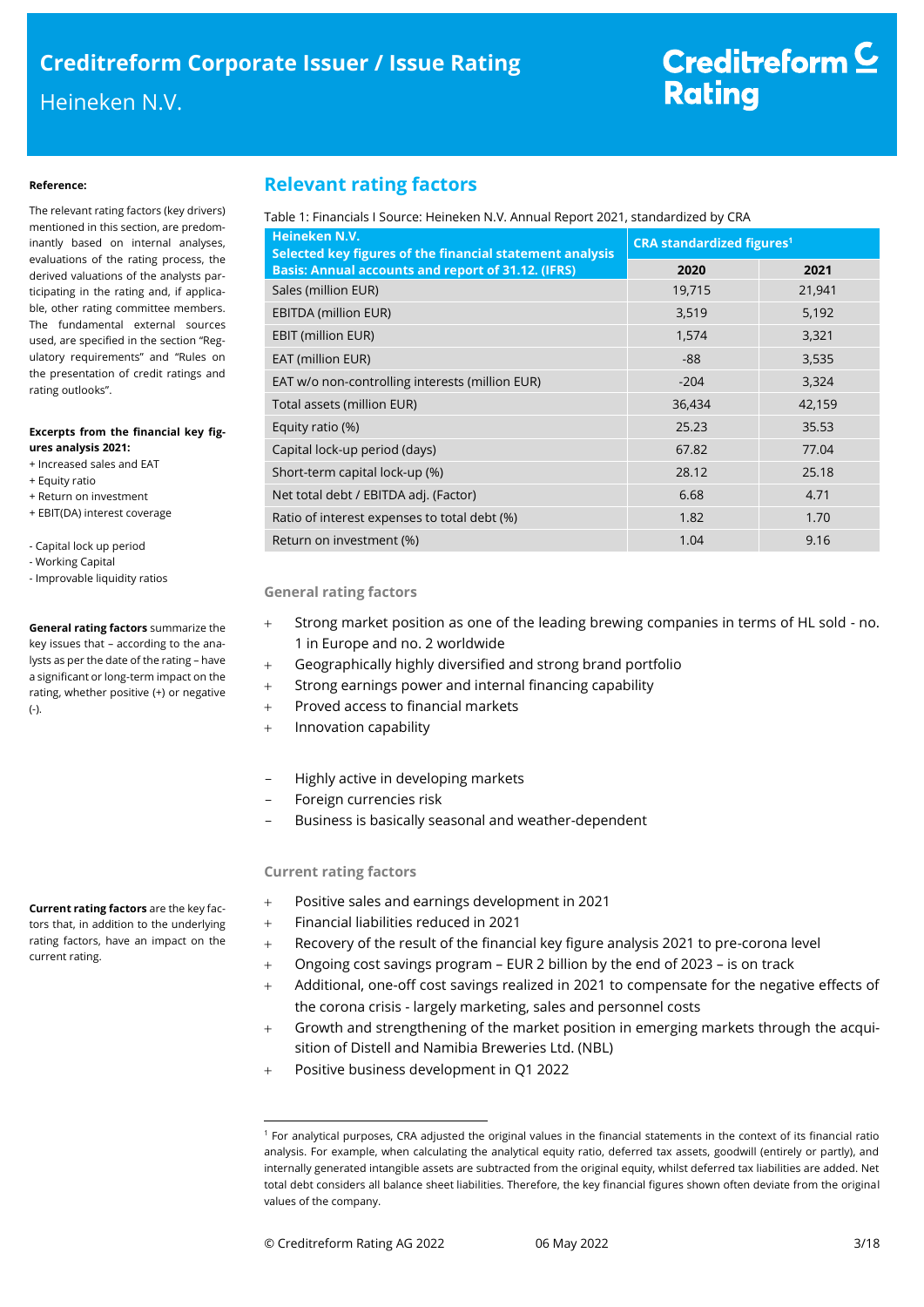- Growing macroeconomic uncertainties, rising costs for raw materials and energy, and the absence of the one-off cost savings in the past financial year, reduce the effect of the ongoing cost savings program in 2022 and put further pressure on Heinekens cost base
- Remaining or increasing uncertainties and risks due to the ongoing pandemic situation and the Russian invasion of Ukraine
- Burdens from the withdrawal from and planned sale of its Russian business
- Unit sales, revenue and operating result before exceptional items still remain below precrisis level

### **Prospective rating factors**

- Successful completion of the planned corporate acquisitions (DELTEL and NBL) and increase of synergies
- Timely economic recovery after completion of the war in Ukraine and the weakening of the pandemic situation
- Positive sales and earnings development in connection with further debt reduction and improvement of essential financial ratios
- Beneficial effects from the implementation of the sustainability strategy
- Sales and earnings growth through innovative product developments

## - Continuing pandemic situation and further impairment in on-trade

- Expansion of the Russia-Ukraine conflict with negative impact on essential target markets, especially with regard to the raw material and energy prices
- Continuing disturbances in the supply chains
- Further increasing inflation and recessive tendencies in essential target markets
- Implementation and integration risks related to the planned acquisitions of Distell and NBL, lower-than-expected synergy effects, deterioration of margins, rising capital requirements and deterioration of essential financial key figures
- Falling levels of social acceptance for the consumption of alcoholic beverages
- Legal and regulatory restrictions

### **ESG-factors**

CRA generally considers ESG factors (environment, social and governance) within its rating decisions. In the case of Heineken N.V. we have not identified any ESG factor with significant influence.

Nevertheless, topics around sustainability and responsibility are central elements of the group strategy in the short term, but especially in the medium to long term.

Heineken's strategy promotes innovation and cooperation with the aim of protecting the environment, supporting local communities and making a positive contribution to society, with a focus on achieving the Sustainable Development Goals set forth by the United Nations. Climate change is a global threat to humanity, which will shape the global economy as well as the business model of Heineken in the coming decades. Against this background, Heineken has committed to take measures to limit global warming to 1.5 degrees Celsius. An essential building block for this is the ambitious goal of eliminating net CO2 emissions in the Group's production (Scope 1 and 2) by 2030 by switching the power supply to 100% renewable energies, among other measures. By 2040, climate neutrality should be achieved throughout the value chain (including Scope 3). The intermediate target by 2030 has been checked and confirmed by the Science Based Target Initiative (SBTI). The validation of the "Net Zero Emission" goal for the entire

**Prospective rating factors** are factors and possible events which – according to the analysts as of the date of the rating – would most likely have a stabilizing or positive effect (+) or a weakening or negative effect (-) on future ratings, if they occurred. This is not an exhaustive list of possible future events with potential relevance for future ratings. Circumstances can arise that are not included in the list of prospective factors whose effects are impossible to assess at the time of the rating, either because these effects are uncertain or because the underlying events are deemed unlikely to occur.

**ESG factors** are factors related to environment, social issues and, governance. For more information, please see the "Regulatory requirements". CRA generally takes ESG relevant factors into account, when assessing the rating object and discloses them when they have a significant influence on the creditworthiness of the rating object, leading to a change in the rating result or the outlook.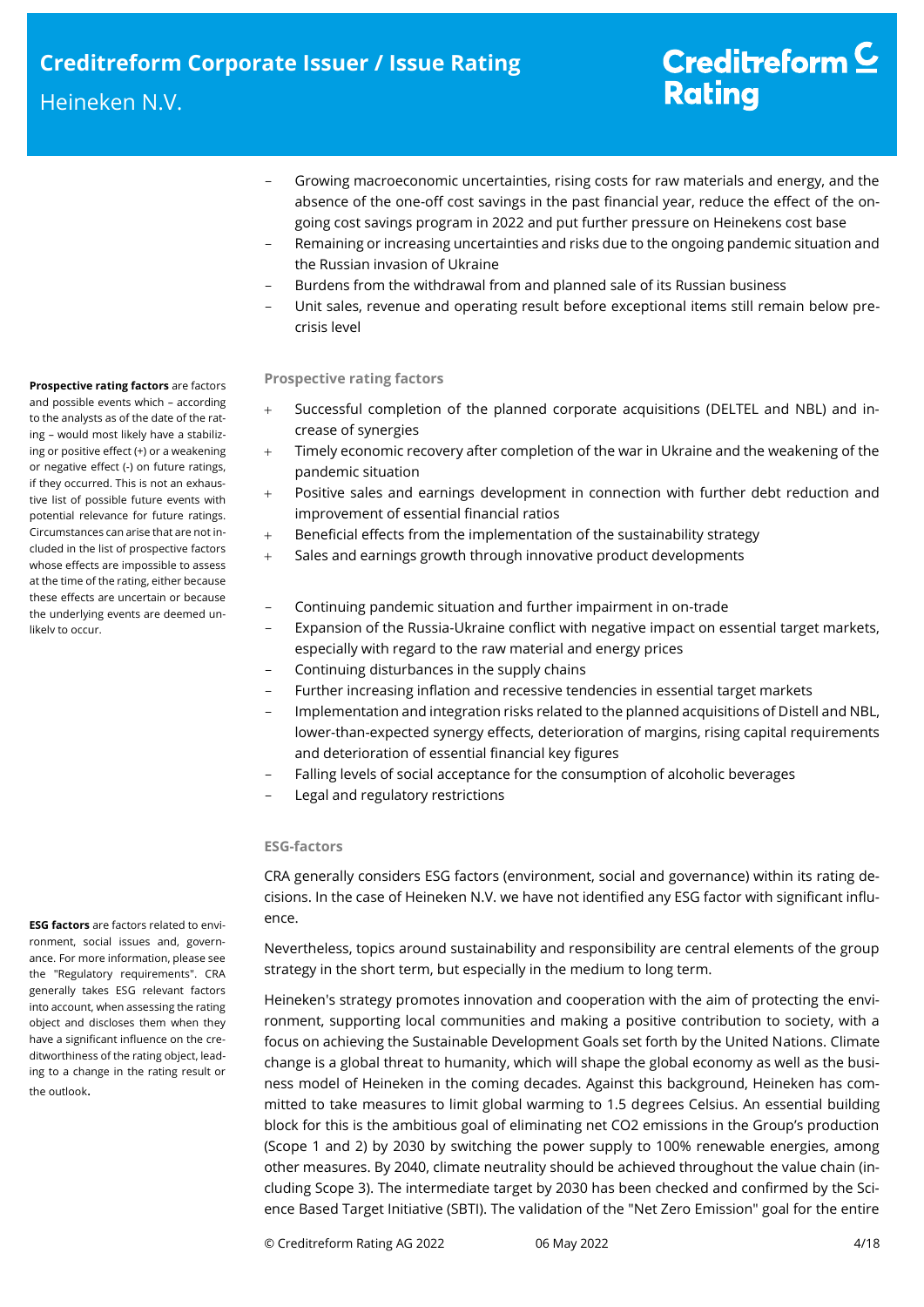value chain is currently being worked on. In the sustainability strategy, maximizing the circular economy (circularity) as well as the reduction of water consumption - in particular in areas where water is scarce - play an important role.

Heineken is active in an industry whose products—in cases of product abuse—can potentially cause dependencies and various health conditions, as well as social damage. Heineken is committed to reducing harmful consumption, identifying best practices on community-based interventions to reduce underage drinking, improve road safety, increase alcohol screening, reduce binge drinking as well as in the form of marketing campaigns, social advertisement, and labelling. Heineken's operating companies invested 10% of their media spending in responsible consumption campaigns, and will continue do so in the future.

With regard to the Group's sustainability strategy and ambitious goals, we see Heineken on the whole on a satisfactory path. Particularly since the previously missing link between the remuneration policy of the Executive Board and the sustainability targets was proposed and approved at the Annual General Meeting (AGM) held in April 2022.

Overall, in our opinion, there are a number of aspects to be observed with regard to the ESG factors, although we cannot derive an effect from them at the moment which would impact the rating. In the future, ESG factors may have an impact on our rating assessment, depending on the company's achievement of self-imposed goals and on regulatory changes.

A general valid description of Creditreform Rating AG, as well as a valid description of corporate ratings for understanding and assessing ESG factors in the context of the credit rating process, can be foun[d here.](https://creditreform-rating.de/en/about-us/regulatory-requirements.html?file=files/content/downloads/Externes%20Rating/Regulatorische%20Anforderungen/EN/Ratingmethodiken%20EN/The%20Impact%20of%20ESG%20Factors%20on%20Credit%20Ratings.pdf)

### **Best-case scenario: A-**

In our best-case-scenario for one year, we assume a rating of A-. The prerequisite for this is a significant increase in revenue, earnings growth and a significant improvement in the earnings and internal financing power, which should lead to a further reduction of debt and consequently to a sustainable improvement of the result of the financial ratio analysis. We assume that Heineken succeeds in compensating for the current cost inflation through price adjustments - without significant sales losses - and in implementing both the acquisition of Distell and NBL, as well as a withdrawal from its Russia business, according to plan. Due to the continuing circumstances of the pandemic, as well as the Russian war against Ukraine and the related significant uncertainties and risks, however, we consider this scenario to be less likely.

## **Worst-case scenario: BBB**

In our worst-case scenario for one year, we assume a rating downgrade to BBB. We assume that the pandemic situation will continue and that cost inflation will further intensify as a result of the Russian war of aggression - especially with regard to commodity prices - without Heineken being able to compensate for the cost inflation through corresponding price adjustments and cost savings. These factors would result in a significant drop in sales and earnings, a significant increase in debt, and a significant deterioration in key financial ratios, which in total could lead to a downgrade. Negative effects could also arise in the course of the disposal of the Group's Russian business and the implementation of the acquisition of Distell and NBL, among other things in the form of delays and increased integration costs.

## Please note:

The scenarios are based on information available at the time of the rating. Within the forecast horizon, circumstances may occur that could lead to a change of the rating out of the indicated range.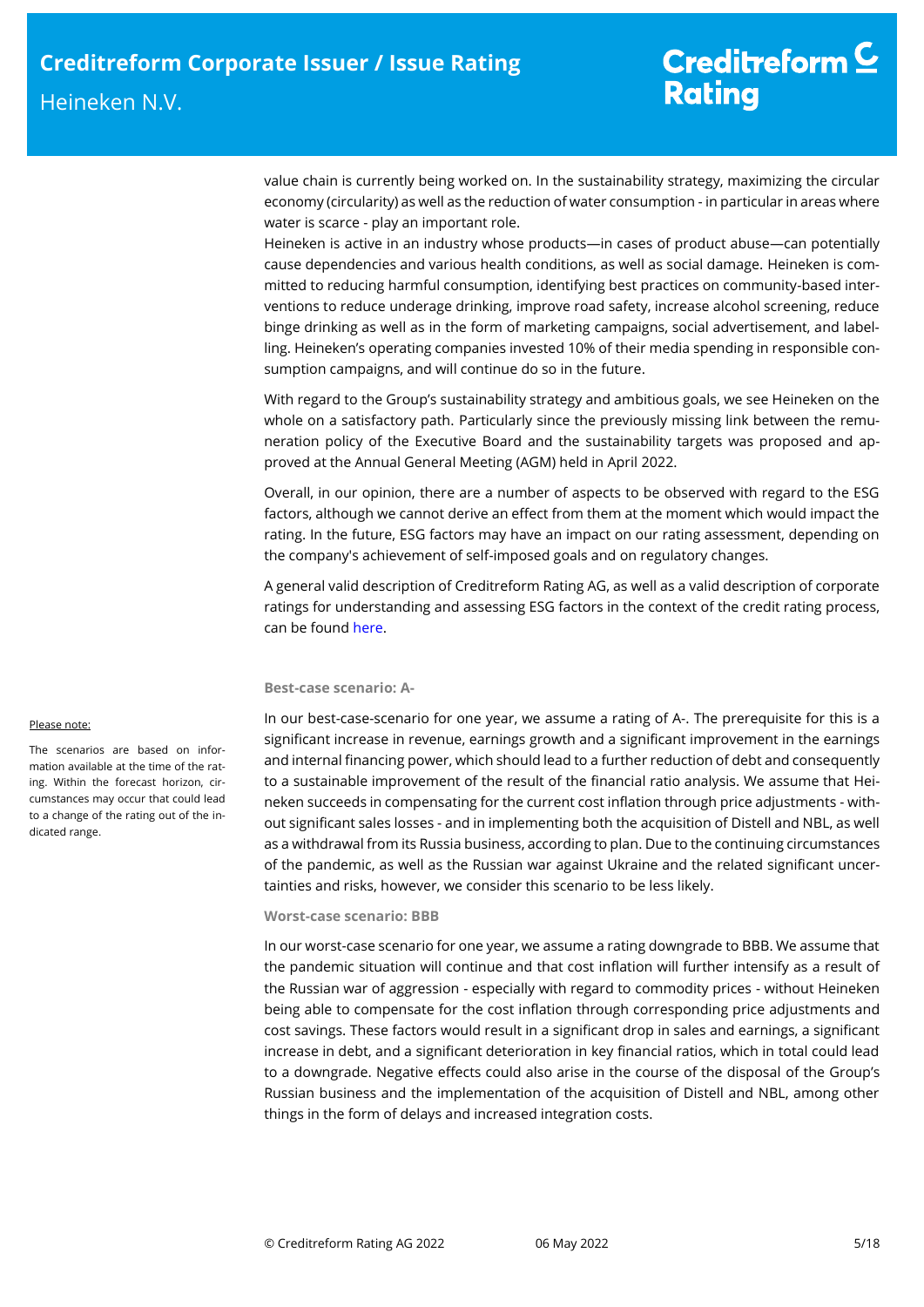## **Business development and outlook**

The Group's development in the fiscal year 2020 was particularly influenced by the macroeconomic and social upheavals in the wake of the COVID 19 pandemic and the measures implemented in the respective countries to contain it. These included, above all, contact restrictions, quarantine, and travel restrictions, but also the closure of restaurants and bars, which had a massive impact on on-trade. Against this backdrop, consolidated beer volumes decreased by 8.2% from 241.4 million HL in 2019 to 221.6 million HL in 2020, with sales down 17.7% to EUR 19.7 billion (previous year: EUR 24.0 billion) and EAT of EUR -0.1 billion significantly below the previous year's figure of EUR 2.4 billion. It should be noted here that the weak result was also partly due to negative one-off effects, such as pandemic-related write-downs and restructuring expenses in the course of implementing the EverGreen strategy.

| Heineken N.V.  |        |        |            |        |                          |  |  |
|----------------|--------|--------|------------|--------|--------------------------|--|--|
| In million EUR | 2019   | 2020   | $\Delta$ % | 2021   | $\Delta$ %               |  |  |
| Sales          | 23,969 | 19,715 | $-17.7$    | 21,941 | 11.3                     |  |  |
| <b>EBITDA</b>  | 5,567  | 3,519  | $-36.8$    | 5,192  | 47.5                     |  |  |
| <b>EBIT</b>    | 3,680  | 1,574  | $-57.2$    | 3,321  | 111.0                    |  |  |
| <b>EBT</b>     | 3,284  | 157    | $-95.2$    | 4,334  | $\overline{\phantom{m}}$ |  |  |
| <b>EAT</b>     | 2,374  | $-88$  | $-103.7$   | 3,535  |                          |  |  |

Table 2: The development of business of Heineken N.V. I Source: Annual Report 2021, standardized by CRA

The fiscal year 2021 was also impacted by the negative effects of the ongoing COVID 19 pandemic, although there were clear signs of recovery. Consolidated beer sales increased by 4.6% year-on-year to 231.2 million HL, but were still well below pre-crisis levels. The same applies to the sales achieved of EUR 21.9 billion, which grew by 11.3% but failed to reach the pre-crisis level. The growth in sales was due on the one hand to increased volumes and on the other – more significantly - to a substantial rise in prices.

Adjusted EBITDA increased by 47.5 percent year-on-year to EUR 5.2 billion and EBIT by as much as 111.0 percent to EUR 3.3 billion. It should be noted that in order to improve the comparability of the operating performance, significant non-recurring special effects were reclassified from the operating result to the extraordinary result. While in 2021 mainly an extraordinary gain of EUR 1.3 billion from the revaluation of the equity investment in United Breweries Limited (UBL) was adjusted, in 2020 it was mainly corona-related impairment losses of EUR 0.9 billion which were to be corrected. Including the positive one-time effect in 2021, EBIT was above the precrisis level. Operating profit also benefited from the productivity program launched at the end of 2020, which is expected to realize gross savings of roughly EUR 2 billion by the end of 2023 compared to the cost base in 2019. By the end of 2021, Heineken was already able to achieve cost savings of EUR 1.3 billion compared to 2019, largely by streamlining the organization, reducing portfolio complexity, lowering conversion and logistics costs, and not making unproductive, non-consumer-oriented investments. Heineken also implemented further cost-cutting measures, saving an additional EUR 0.5 billion to at least partially compensate for the financial burdens in the wake of the corona pandemic. These cost reductions mainly related to marketing, sales and personnel and are to be regarded as non-recurring. For the current financial year, Heineken expects these costs to recur, if not increase significantly.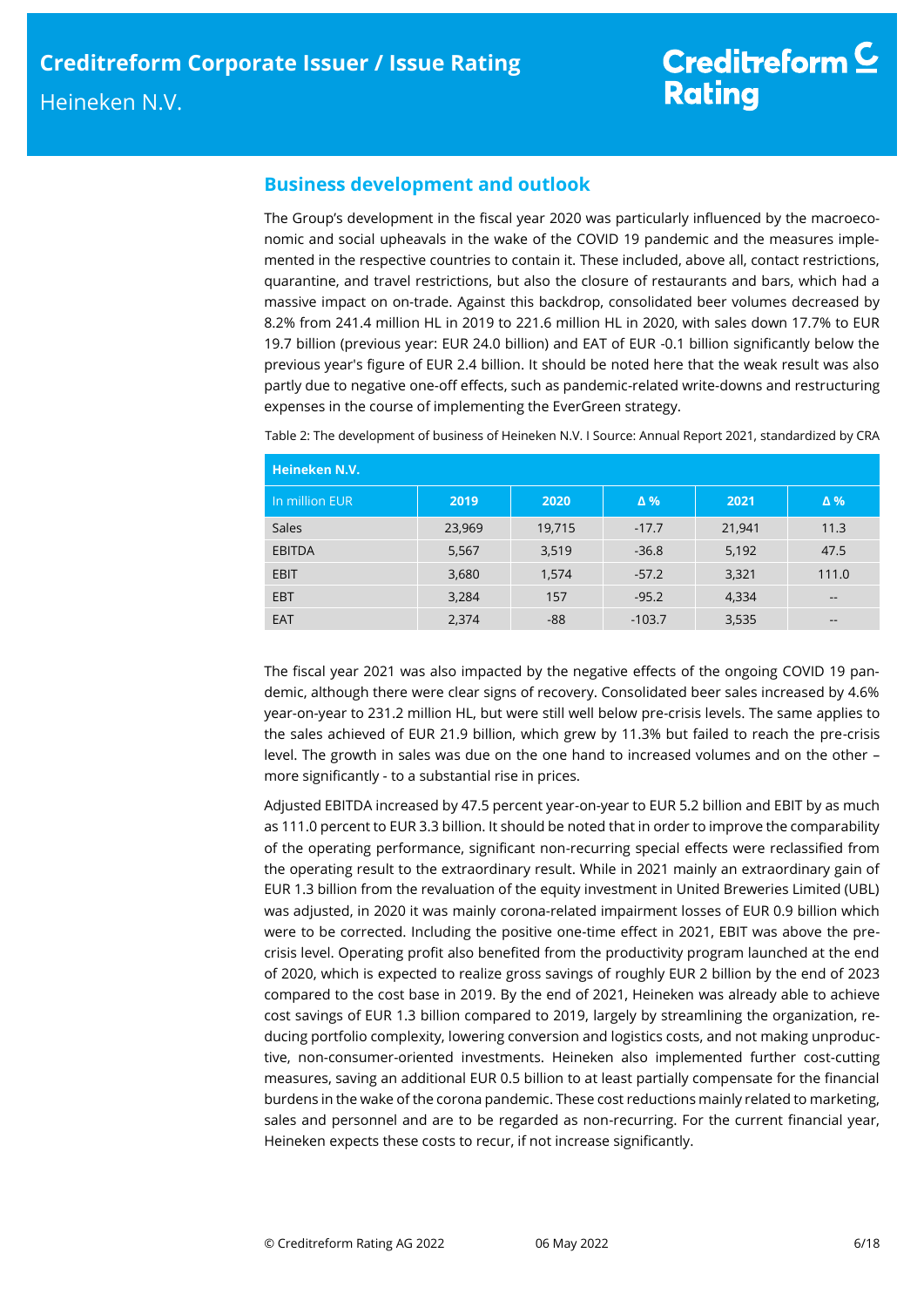EBT amounted to EUR 4.3 billion, well above the previous year and the pre-crisis level. In addition to the one-off effect described above, the improvement in income from investments and financial income had a positive impact. EAT also benefited from a lower tax rate compared with the pre-crisis period, also showing a significant improvement.

In the regional segments reported by Heineken, business performance adjusted for exceptional items (beia; before exceptional items and amortization of acquisition-related intangible assets) was as follows:

| in million             |      | <b>Europe</b> | <b>Americas</b> | <b>AMEE</b> | <b>APAC</b> | HQ&<br>others | Consoli-<br>dated |
|------------------------|------|---------------|-----------------|-------------|-------------|---------------|-------------------|
| <b>Total</b>           | 2021 | 91,8          | 89,4            | 50,3        | 30,4        | --            | 262,0             |
| cons. vol-<br>ume (HL) | 2020 | 88,8          | 86,0            | 45,4        | 28,7        | $- -$         | 248,9             |
|                        | 2019 | 99,7          | 94,7            | 49,9        | 31,8        |               | 276,1             |
| <b>Net Rev-</b>        | 2021 | 9.494         | 7,226           | 3,159       | 2,764       | $-744$        | 21,901            |
| enue<br>(EUR)          | 2020 | 8,631         | 6,319           | 2,782       | 2,707       | $-716$        | 19,724            |
|                        | 2019 | 10,629        | 7,429           | 3,370       | 3,205       | $-740$        | 23,894            |
| Operat-                | 2021 | 1,160         | 1,215           | 442         | 753         | $-155$        | 3,414             |
| ing profit<br>(EUR)    | 2020 | 447           | 1,045           | 264         | 867         | $-202$        | 2,421             |
|                        | 2019 | 1,436         | 1,204           | 408         | 1,085       | $-114$        | 4,020             |

Table 3: The development of segments (beia) I Source: Heineken N.V. Annual Report 2021 and Media Release

The two main markets of Europe and the Americas—which together account for more than 75% of the Group's revenues—and the Africa, Middle East & Eastern Europe (AMEE) region achieved significant year-on-year growth in revenue and earnings (beia). The Asia Pacific (APAC) region also reported sales growth, but this resulted from the acquisition and first-time consolidation of United Breweries Limited (UBL) in India, so that organic sales development declined. Compared to the pre-crisis year 2019, sales levels in all regions continue to be lower. Overall, operating profit is also significantly below the pre-crisis level, although the Americas and AMEE regions have already reported operating profit above the pre-crisis level in 2021.

Based on the overall positive development in 2021 and the improvement in the result of the financial ratio analysis to a solid basis in line with the rating level, we see Heineken as fundamentally well positioned with regard to further business development. This is confirmed by Heinekens overall positive business performance in Q1 2022, benefitting from the recovery in on-trade in Europe and in particular from an assertive pricing across all regions. The planned acquisition of Distell and Namibia Breweries Limited (NBL) should enable further profitable growth at least in the medium term.

However, risks and uncertainties remain and are increasing against the background of the ongoing pandemic situation, cost inflation—especially for raw materials, energy and transport and the Russian war of aggression against Ukraine. As a consequence of the war in Ukraine, Heineken has decided to divest its Russia business completely and assumes they will not make a profit on the divesture on its Russian assets. The continued payment of wages and salaries for the 1,800 employees working in Russia has been assured by Heineken until the end of 2022. In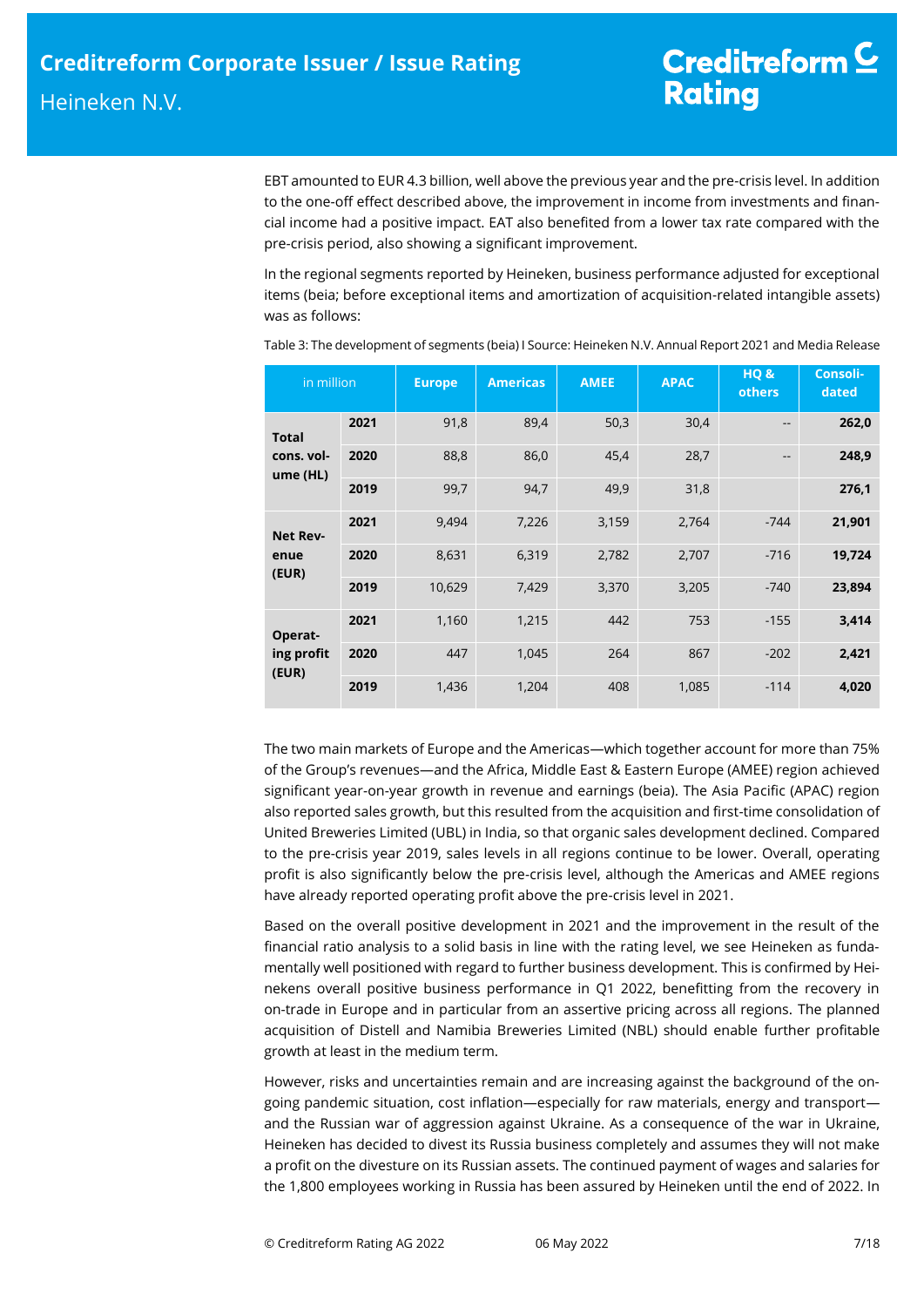addition, Heineken expects an impairment and further non-cash expenses from the discontinuation of the Russian business of roughly EUR 0.4 billion.

Overall, the above-mentioned burden appears to be bearable. However, the consequences of the war cannot be estimated at present. As Russia and Ukraine are among the world's largest exporters of wheat and barley, Heineken could face supply bottlenecks and corresponding cost increases in the short to medium term. Despite the current difficult conditions, we assume for the time being that Heineken will be able to meet the challenges in an appropriate manner thanks to its strong market position and geographical diversification.

## **Structural risk**

Heineken was founded in the Netherlands in 1873 and is the leading brewing company in Europe and the No. 2 in the world in terms of sales volume (in HL). The Heineken Group is headed by Heineken Holding N.V., which has the statutory purpose and supervising and overseeing the management of the Heineken Group and providing services to Heineken N.V. Solely as a holding company, Heineken Holding N.V. does not perform any operating activities within the Heineken Group. Heineken Holdings N.V. holds 50.005% of the shares of Heineken N.V. The main shareholder of Heineken Holding N.V. is L'Arche Green N.V. with 52.599%, which in turn is 88.86% owned by the founding Heineken family. The remaining 11.14% of the shares in L'Arche Green are held by the Hoyer family, which has had a stake in Heineken since its founding year in 1873. Another major shareholder of Heineken N.V. (8.632%) and Heineken Holding N.V. (12.262%) is Fomento Económico Mexicano S.A.B. de C.V. (FEMSA), the largest listed beverage producer in Mexico and Latin America. Apart from minor direct holdings in Heineken Holding N.V., the remaining shares in Heineken N.V. and Heineken Holding N.V. are in free float. The shares of both companies are traded on Euronext Amsterdam, with "only" Heineken N.V. included in the AEX index. Both companies are also traded in the USA via American Depositary Receipts (ADRs).

Heineken has a balanced geographic presence and leading positions in both developed and developing countries/markets. With an average number of employees of 82,257 (2020: 84,394), Heineken operated more than 167 breweries, malteries, cider plants and other production facilities in more than 70 countries in 2021. The lower number of employees is the result of the implementation of restructuring measures to increase productivity as part of the EverGreen strategy. In this context, the organizational structure was also streamlined and unnecessary portfolio complexity reduced.

With the planned acquisition of Distell and NBL in Africa, the organizational structure and portfolio complexity is set to increase again; however, we see this as fundamentally manageable. Heineken plans to reorganize the main businesses of Distell Group Limited, Namibia Breweries Limited and Ohlthaver & List Group of Companies (O&L) in Southern Africa into a new company with its business unit Heineken South Africa (HSA) and other Group-owned export businesses in Africa. Heineken's future share in the new company is expected to be at least 65%, with the remaining shares going to Distell shareholders who decide to reinvest. The transaction is subject to approvals by the authorities; however, finalization is expected in the course of 2022.

Further changes in the corporate structure were seen already in 2021 resulting from the increase in the shareholding in United Breweries Limited (UBL), the market leader in India, and the first-time full consolidation. In addition, further adjustments are expected as a result of the planned sale of business activities in Russia, in response to the Russian war of aggression against Ukraine.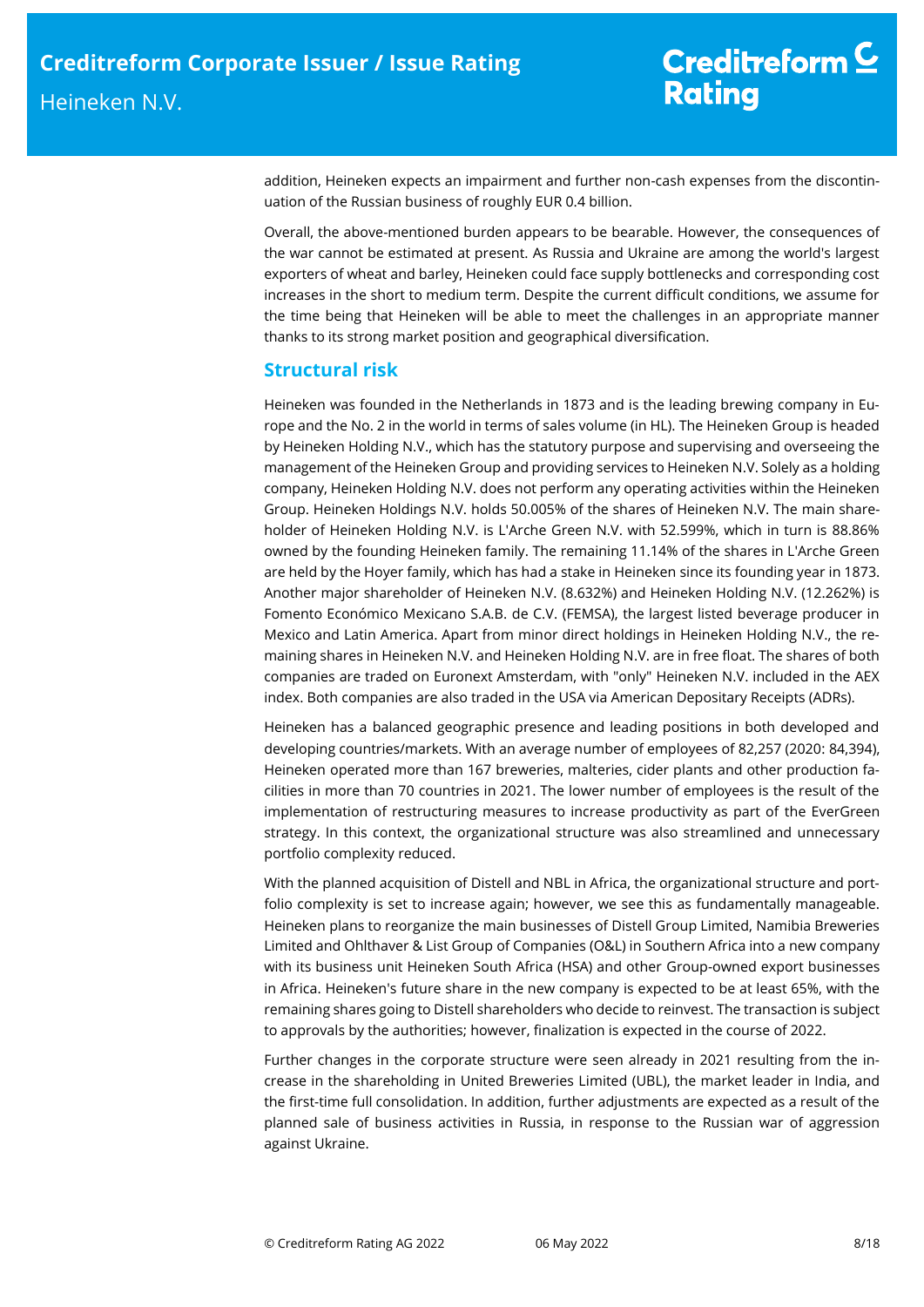## Creditreform  $C$ **Rating**

The Executive Board of Heineken N.V. currently consists of two members who assume the functions of CEO and CFO. The Executive Board, together with the four regional Presidents and five Chief Officers, forms the Executive Team, the highest advisory body within Heineken N.V.

Due to the size of the company and its international business activities, Heineken is exposed to numerous internal and external risks, which the company manages with the help of comprehensive risk management and a strong internal control system. Overall, we consider the structural risk of the Heineken Group to be slightly elevated against the background of the Group's complex corporate structure, planned acquisitions and their associated implementation and integration risks, and the planned sale of the business in Russia, but nevertheless manageable.

## **Business risk**

Heineken is an internationally oriented, globally leading brewing company with a strong brand portfolio and balanced geographical diversification. The Group's main business activity is the production and distribution of beer. In addition, beverage distribution and the production of cider, soft drinks and other alcoholic and non-alcoholic products are part of the complementary range of activities, as well as a strong export business, mainly from the Netherlands, Mexico and Singapore. In addition to the main Heineken brand, the Group has a portfolio of more than 300 international, regional, local and specialty beers and ciders sold in more than 190 countries. As all relevant markets have their own dynamics and consumer preferences, we see Heineken's broad and well-known brand portfolio and regional diversification as beneficial to reduce vulnerability to local economic downturns and other local business risks. We believe Heineken is well positioned to meet rapidly changing consumer preferences.

The EverGreen strategy communicated by Heineken aims to future-proof the company, adapt it to new external dynamic developments and emerge stronger from the COVID-19 crisis. The strategy is based on a value creation model (Green Diamont) introduced by Heineken, which puts the goals of growth, profit and capital on an equal footing with sustainability and responsibility. Growth is to be achieved primarily through consumer and customer focus, premiumization, product innovation—in the form of non-alcoholic, flavored and less bitter beer variants and/or beyond beer products with cider and hard seltzer —and the promotion of a digital route to the consumer. With regard to financing growth, sustainability goals and digitalization, Heineken is trying to improve cost efficiency and implement a cost-conscious culture. We consider this necessary, especially against the backdrop of rising cost inflation, even though Heineken intends to compensate for rising costs through targeted price adjustments—which in turn could have a negative impact on sales volume and growth.

Heineken is the second largest brewing company in the world in terms of sales volume, with a market share of 12.2%. The market leader is AB InBev with a market share of 25.7%. Heineken is followed at a relatively large distance by Carlsberg (6.1%) and China Resources Breweries (5.9%), in which Heineken holds an indirect stake. Heineken has a leading market position in both developed and developing markets. It should be noted that in 2021, around 64% of groupwide beer sales and roughly 48% of group sales were generated in developing markets - mainly in Latin America and the Caribbean as well as the Asia Pacific and AMEE regions. Consequently, the Heineken Group is exposed to higher country risks, as doing business in developing countries is associated with increased political, economic, operational, investment, currency and other risks. These factors are partially offset by the Group's strong, diversified global presence, which acts as a natural hedge against local economic and seasonal fluctuations.

The planned acquisition of Distell and NBL in Africa increases Heineken's vulnerability to the risks and volatilities in the emerging markets. On the other hand, the formation of a "regional beverage champion" in the fast growing region of Southern Africa creates significant growth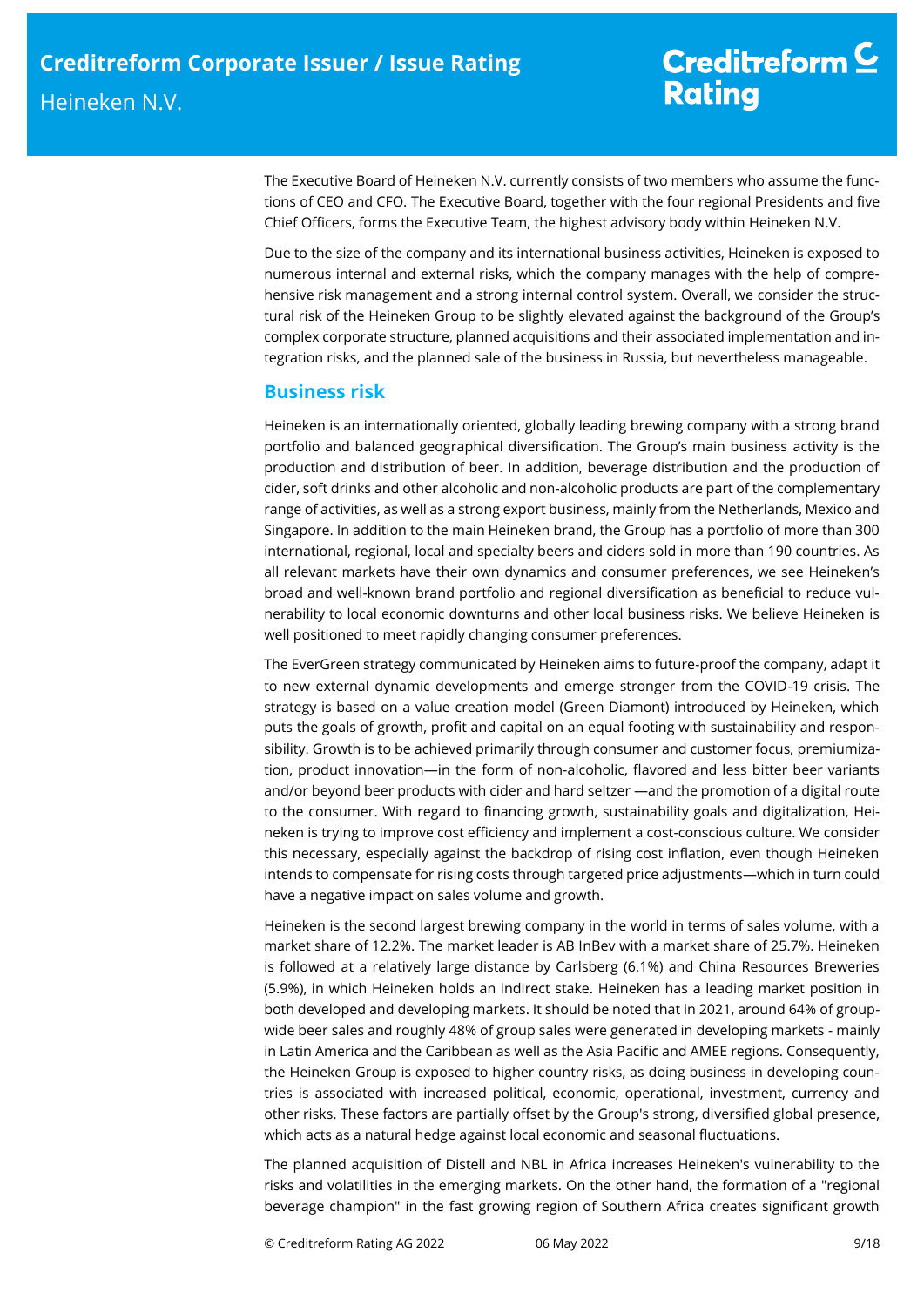opportunities. In addition, the product portfolio, especially through the acquisition of Distell, the leading producer and marketer of ciders, flavored alcoholic beverages, wines and spirits, would lead to significant product diversification.

The COVID-19 pandemic has so far had a significant negative impact on the global development of economies. As such, the beer and beverage markets in general have suffered a strong decline due to strict measures implemented by governments to curb the spread of the virus. We believe that it will take some years for economies and beverage markets to fully recover from the economic impact and to perform at pre-COVID-19 levels. In particular, cost inflation, disrupted supply chains and the war in Ukraine are further factors that could have a negative impact on global economic development, including a possible recession in key core markets. For Heineken, we see the risk of a bottleneck in the supply of raw materials and a significant increase in costs, in particular in relation to the war in Ukraine, although the effects remain to be seen for the time being.

Overall, we consider Heineken's business risk to be moderate. The Group is exposed to risks related to commodity prices, supply chain disruptions, foreign exchange rates, proprietary rights and various regulations. The industry is generally highly seasonal and weather-dependent, although this is significantly offset by the Heineken Group's strong geographic diversification. The high or increasing share of business in the emerging markets is accompanied by increased risks and volatilities, but at the same time has higher growth potential than the relatively saturated markets in the developed countries. The ongoing pandemic and current cost inflation will continue to negatively impact business development. However, based on the discernible recovery trends in 2021 as well as its leading market position, we believe Heineken is fundamentally capable of meeting these challenges. Although the effects of the Russian war of aggression against Ukraine remain to be seen for the time being, the increasing uncertainties and risks could have a significant impact on the global economy and thus also on Heineken's business development.

## **Financial risk**

For analytical purposes, CRA makes adjustments to the original balance sheet values of companies. The following statements refer to the key figures calculated by CRA according to its methods, unless otherwise stated. Due to these adjustments and generally CRA's own calculation methods of key figures, they may differ from the original values and information provided by Heineken.

Based on the 2021 consolidated financial statements, our analysis of the financial ratios shows Heineken's earnings to be highly satisfactory, which forms the basis for our rating assessment. After a noticeable deterioration in 2020 due to the pandemic, the overall result of the financial ratio analysis is back at the pre-crisis level. The analytical equity ratio on December 31, 2021 was 35.5% (previous year: 25.2%) and can therefore be regarded as solid. This is particularly true in view of the fact that we deduct 50% of recognized goodwill from equity. Despite the increase in total assets, the significant rise in the analytical equity ratio was mainly due to a marked improvement in the total comprehensive income to EUR 4.9 billion (2008: EUR -2.1 billion), which was largely the result of the high net profit compared with the previous year and positive exchange rate effects. The analytical ratio net total debt / EBITDA adj., which relates to total debt less cash and cash equivalents, was 4.7x (2008: 6.7x), which is still satisfactory for the rating level specified here. If net financial debt, which amounted to EUR 13.7 billion as of December 31, 2021 (previous year: EUR 14.2 billion), is related to EBITDA adjusted by Heineken for extraordinary items and amortization of acquisition-related intangible assets (beia), the overall figure is a solid 2.6x (previous year: 3.4x).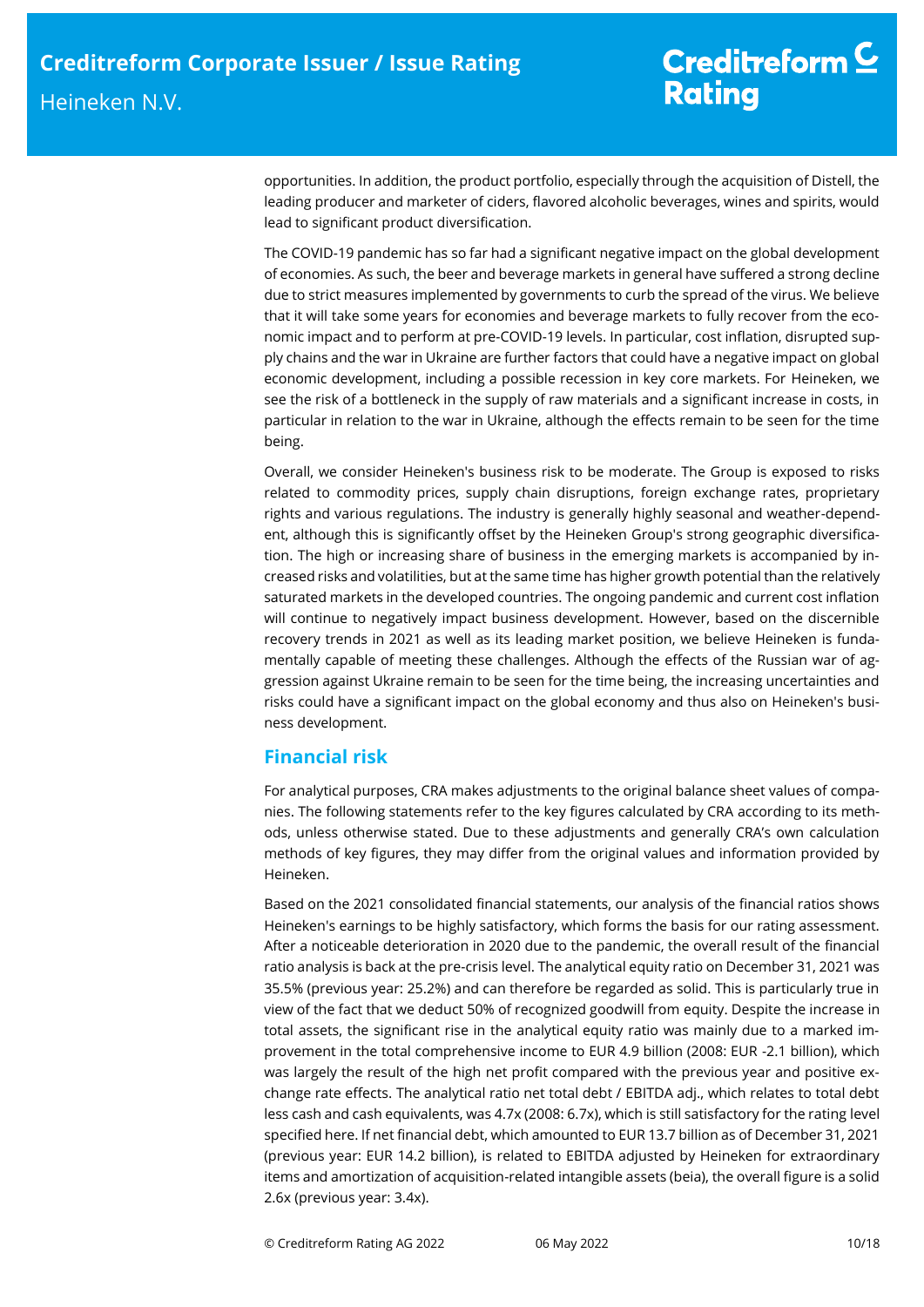We do not expect the financial ratios to deteriorate significantly even if the planned acquisition of Distell and NBL in Africa is successfully implemented. Heineken estimates the investment required to implement the transaction at around EUR 2.5 billion. Of this amount, EUR 1.3 billion will be a cash pay-out and approximately EUR 1.2 billion will be a contribution in kind. The company expects only a slight increase in Heineken's net debt / EBITDA (beia) after completion of the acquisition. According to the company, the long-term target of reducing net debt / EBITDA (beia) to below 2.5x remains unchanged, which represents a stabilizing factor for the rating.

The Heineken Group's financial liabilities totaled EUR 16.9 billion as of December 31, 2021 (previous year: EUR 18.2 billion) and consisted primarily of bonds of EUR 13.5 billion (previous year: EUR 14.4 billion), liabilities to banks of EUR 1.5 billion (previous year: EUR 0.9 billion) and leasing liabilities of EUR 1.1 billion (previous year: EUR 1.2 billion). Of the total financial liabilities, EUR 3.2 billion are due in the short term. Overall, the maturity structure of the financing is relatively balanced and does not reveal any significant cluster risks.

However, it is also worth mentioning the off-balance sheet commitments totaling EUR 15.6 billion (2007: EUR 12.6 billion) reported as of December 31, 2021, which mainly consisted of contractual commitments to purchase raw materials (EUR 12.0 billion; 2007: EUR 9.6 billion) and the other off-balance sheet commitments (EUR 2.5 billion; 2007: EUR 1.8 billion). The latter already include obligations of approximately EUR 0.5 billion in connection with the acquisition of Distell and NBL. For the current financial year 2022, Heineken reported off-balance sheet commitments of roughly EUR 5.6 billion as of December 31, 2021.

The reduction in financial liabilities is mainly the result of the Group's positive business development and improved cash flow generation. In the financial year 2021, Heineken generated cash flow from operating activities of EUR 4.2 billion, significantly above the prior-year figure (EUR 3.1 billion) but slightly below the pre-crisis level (EUR 4.3 billion). Heineken's reported free operating cash flow (before M&A transactions) amounted to EUR 2.5 billion, a marked increase compared to the previous year (EUR 1.5 billion) and the pre-crisis level (EUR 2.2 billion), although the increase compared to 2019 was mainly due to noticeably reduced CAPEX. Heineken can thus be said to have solid internal financing strength, which we see as being additionally supported by its balanced dividend policy.

Heineken has a EUR 2.0 billion commercial paper program that was undrawn as of the last balance sheet date. In addition, Heineken has a EUR 3.5 billion revolving syndicated credit facility, undrawn as of December 31, 2021, which is granted by 19 banks until May 2024 and has no covenants. With liquidity of EUR 3.2 billion reported in the balance sheet and undrawn bank facilities of roughly EUR 5.0 billion as of December 31, 2021, as well as the solid cash flow generation and the established access to capital markets, Heineken has a sufficiently good liquidity situation.

Against the background of reduced financial liabilities in 2021 and consequently stabilized financial ratios, the Group's solid internal financing strength, sufficient liquidity position, the balanced maturity structure of its financing and established access to capital markets, we consider the financial risk to be manageable and therefore moderate, despite the planned acquisition of Distell and NBL and the withdrawal from its Russian business, as well as the current cost inflation.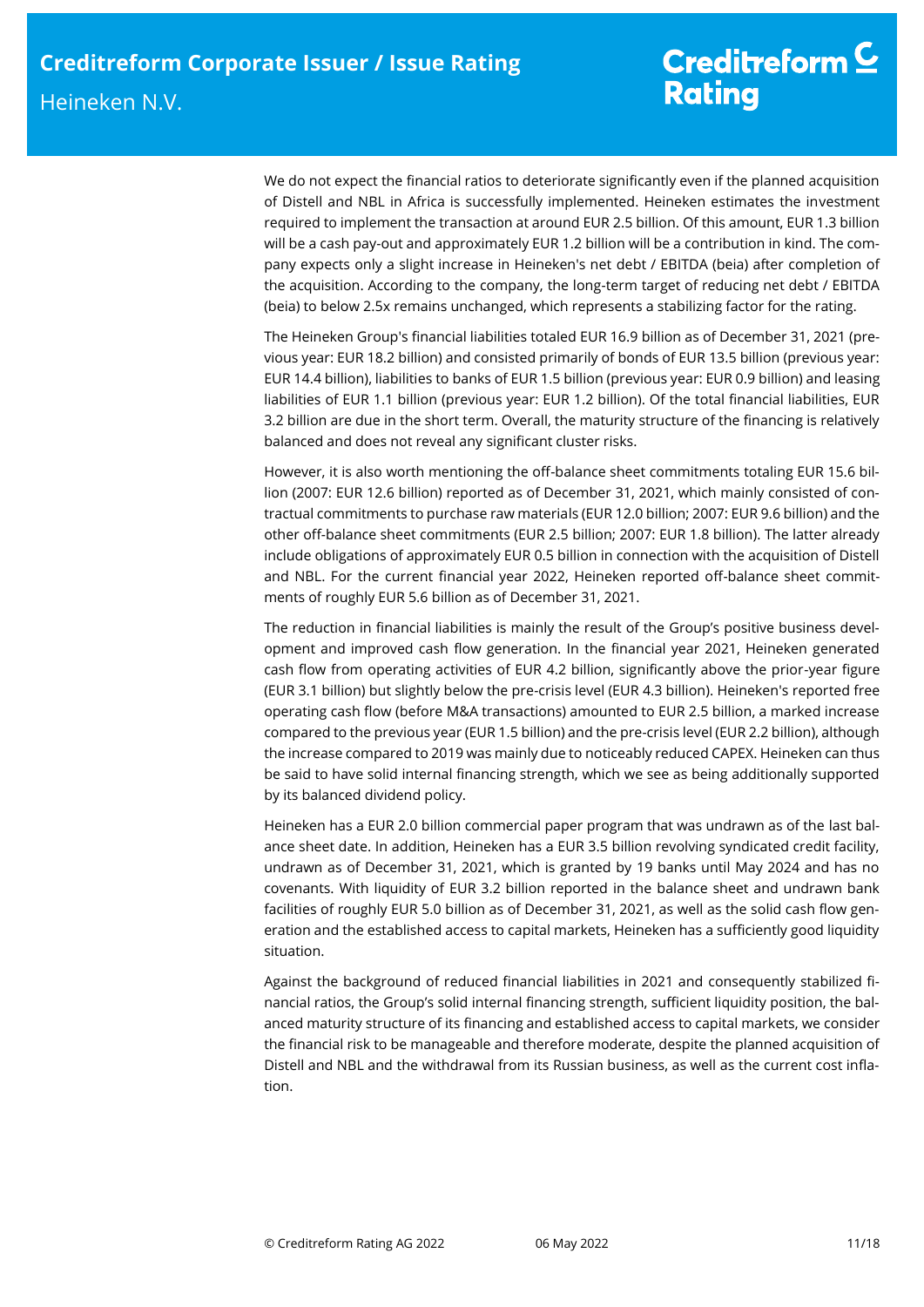## **Issue rating**

#### **Issue rating details**

The rating objects of this issue rating are exclusively the long-term senior unsecured issues, denominated in euro, issued by Heineken N.V. which are included in the list of ECB-eligible marketable assets. The ECB list of eligible marketable assets can be found on the website of the ECB.

The notes have been issued within the framework of the Euro Medium Term Note (EMTN) programme, of which the latest base prospectus dates from 01. April 2022. This EMTN programme amounts to EUR 20 bn. The notes under the EMTN programme are senior unsecured, and rank at least pari passu among themselves and with all other present and future unsecured obligations of the issuer. Additionally, the notes benefit from a negative pledge provision, a change of control clause and a cross default mechanism. The terms of individual Notes or tranches depend on the respective final terms and conditions.

### **Result corporate issue rating**

We have provided the EUR-denominated, unsubordinated and unsecured debt securities issued by Heineken N.V. with an unsolicited corporate issue rating of  $BBB+$ . They thus have a strongly satisfactory credit quality and a low to medium risk of default. The outlook is also stable. In consideration of our corporate issue rating methodology, the rating is based on the unsolicited corporate issuer rating of Heineken N.V. The terms and conditions did not give rise to the application of an extraordinary notching to the unsolicited corporate issuer rating.

Other types of debt instruments or issues denominated in other currencies of the issuer have not been rated by CRA. For a list of all currently valid ratings and additional information, please consult the website of Creditreform Rating AG.

### **Overview**

Table 4: Overview of CRA Ratings I Source: CRA

| <b>Rating Category</b>                                | <b>Details</b> |               |  |
|-------------------------------------------------------|----------------|---------------|--|
|                                                       | Date           | Rating        |  |
| Heineken N.V. (Issuer)                                | 06.05.2022     | BBB+ / stable |  |
| Long-term Local Currency (LC) Senior Unsecured Issues | 06.05.2022     | BBB+ / stable |  |
| Other                                                 |                | n.r.          |  |

Table 5: Overview of 2022 Euro Medium Term Note Programme I Source: Base Prospectus dated 01.04.2022

| <b>Overview of 2022 EMTN Programme</b> |                    |             |                                   |  |  |  |
|----------------------------------------|--------------------|-------------|-----------------------------------|--|--|--|
| Volume                                 | EUR 20,000,000,000 | Maturity    | Depending on respec-<br>tive bond |  |  |  |
| <b>Issuer</b>                          | Heineken N.V.      | Coupon      | Depending on respec-<br>tive bond |  |  |  |
| Arranger                               | Credit Suisse      | Currency    | Depending on respec-<br>tive bond |  |  |  |
| Credit enhancement                     | none               | <b>ISIN</b> | Depending on respec-<br>tive bond |  |  |  |

All future LT LC senior unsecured Notes issued by Heineken N.V., which have similar conditions to the current EMTN programme, denominated in Euro and included in the list of ECB-eligible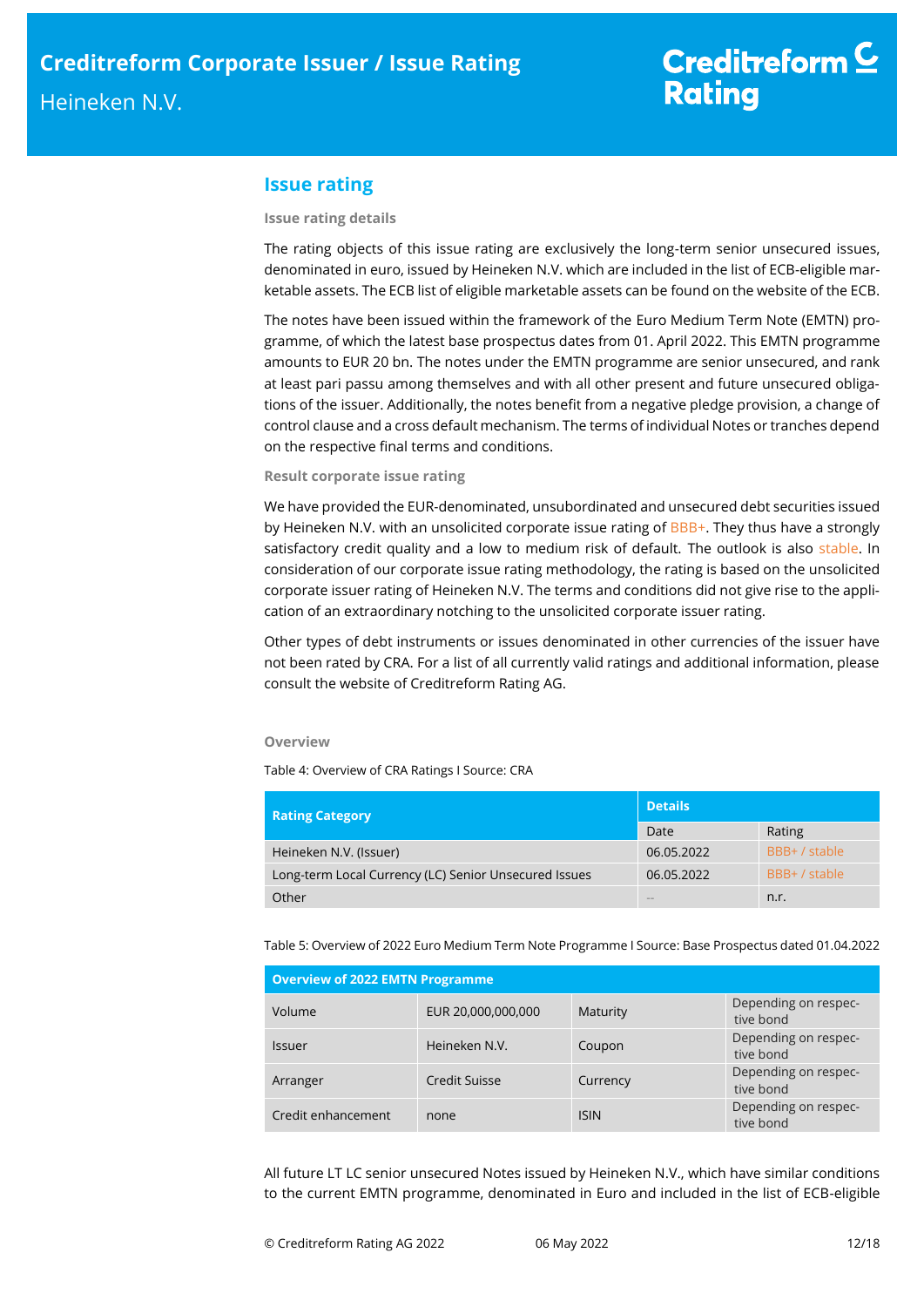marketable assets will, until further notice, receive the same rating as the current LT LC senior unsecured Notes issued under the EMTN programme. Notes issued under the programme in any currency other than euro, or other types of debt instruments, have not yet been rated by CRA. For a list of all currently valid ratings and additional information, please consult the website of Creditreform Rating AG. For the time being, other emission classes or programmes (such as the Commercial Paper Programme) and issues that do not denominate in euro will not be assessed.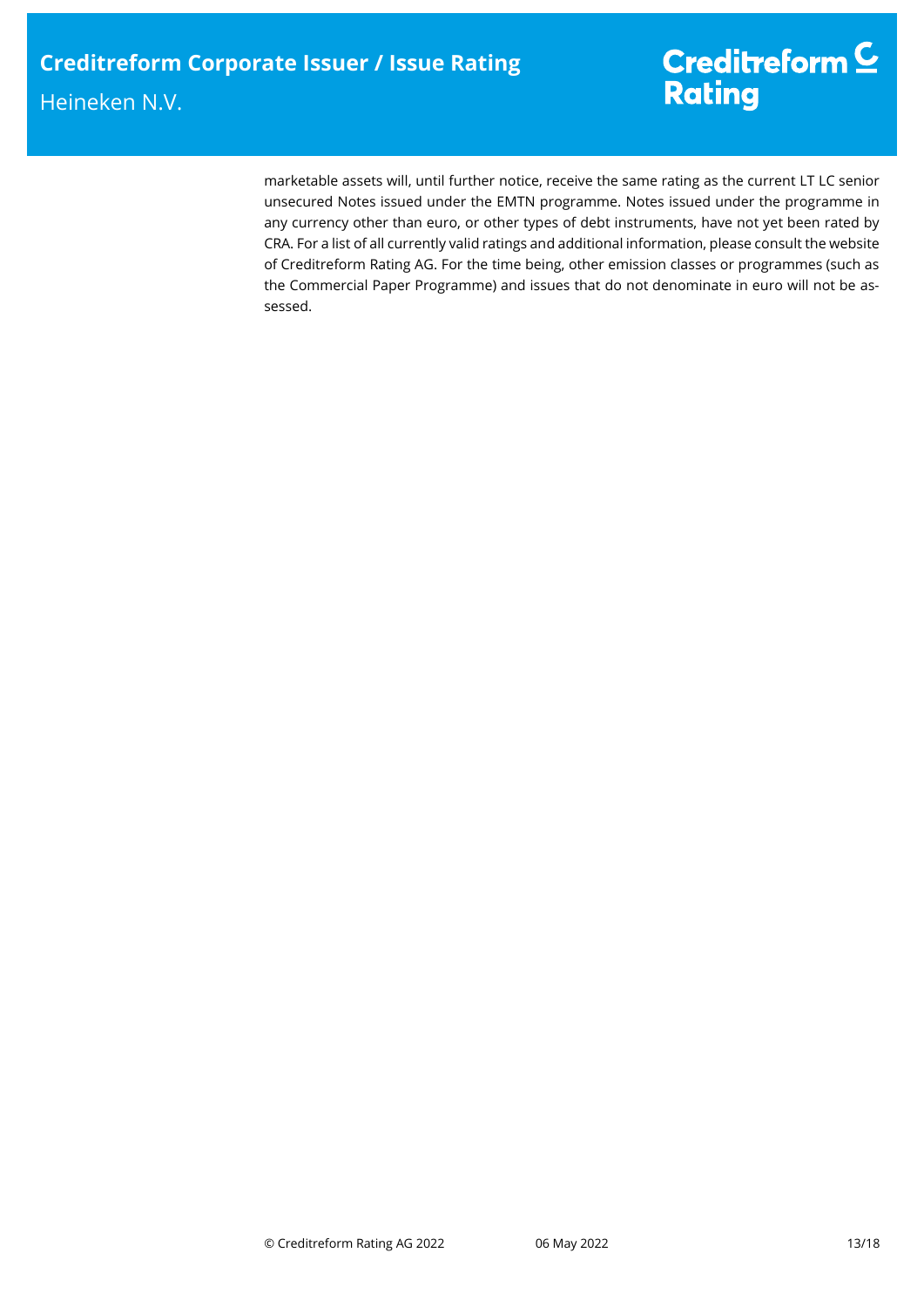## **Financial ratio analysis**

Table 6: Financial key ratios |Source: Heineken N.V. Annual reports 2019-2021, structured by CRA

| <b>Asset structure</b>                       | 2018                     | 2019  | 2020    | 2021  |
|----------------------------------------------|--------------------------|-------|---------|-------|
| Fixed asset intensity (%)                    | 72.31                    | 76.88 | 72.91   | 74.88 |
| Asset turnover                               | $\overline{\phantom{a}}$ | 0.64  | 0.52    | 0.56  |
| Asset coverage ratio (%)                     | 48.11                    | 45.72 | 40.73   | 51.58 |
| Liquid funds to total assets                 | 8.15                     | 4.57  | 10.98   | 7.70  |
| <b>Capital structure</b>                     |                          |       |         |       |
| Equity ratio (%)                             | 29.77                    | 30.27 | 25.23   | 35.53 |
| Short-term debt ratio (%)                    | 29.28                    | 30.90 | 29.83   | 28.69 |
| Long-term debt ratio (%)                     | 5.02                     | 4.88  | 4.46    | 3.09  |
| Capital lock-up period (in days)             | 65.18                    | 71.88 | 67.82   | 77.04 |
| Trade-accounts payable ratio (%)             | 11.28                    | 11.85 | 10.05   | 10.98 |
| Short-term capital lock-up (%)               | 21.77                    | 25.05 | 28.12   | 25.18 |
| Gearing                                      | 2.09                     | 2.15  | 2.53    | 1.60  |
| Leverage                                     | --                       | 3.33  | 3.59    | 3.25  |
| <b>Financial stability</b>                   |                          |       |         |       |
| Cash flow margin (%)                         | --                       | 18.34 | 12.23   | 17.53 |
| Cash flow ROI (%)                            | $\overline{\phantom{a}}$ | 11.04 | 6.62    | 9.12  |
| Total debt / EBITDA adj.                     | 5.42                     | 5.05  | 7.83    | 5.35  |
| Net total debt / EBITDA adj.                 | 4.79                     | 4.72  | 6.68    | 4.71  |
| ROCE (%)                                     | 14.07                    | 14.65 | 7.46    | 12.37 |
| Total debt repayment period                  | $\overline{\phantom{a}}$ | 4.41  | 20.07   | 5.25  |
| <b>Profitability</b>                         |                          |       |         |       |
| Gross profit margin (%)                      | 37.74                    | 39.12 | 36.85   | 38.31 |
| <b>EBIT interest coverage</b>                | 6.45                     | 6.96  | 3.17    | 7.19  |
| <b>EBITDA interest coverage</b>              | 9.58                     | 10.52 | 7.08    | 11.03 |
| Ratio of personnel costs to total costs (%)  | 16.67                    | 16.19 | 18.61   | 15.88 |
| Ratio of material costs to total costs (%)   | 62.26                    | 60.88 | 63.15   | 61.69 |
| Cost income ratio (%)                        | 85.94                    | 84.71 | 92.04   | 85.10 |
| Ratio of interest expenses to total debt (%) | 1.97                     | 1.90  | 1.82    | 1.70  |
| Return on investment (%)                     | 7.03                     | 7.21  | 1.04    | 9.16  |
| Return on equity (%)                         | $\overline{\phantom{a}}$ | 20.95 | $-0.83$ | 29.25 |
| Net profit margin (%)                        | 9.36                     | 9.90  | $-0.45$ | 16.11 |
| Operating margin (%)                         | 14.11                    | 15.35 | 7.98    | 15.14 |
| <b>Liquidity</b>                             |                          |       |         |       |
| Cash ratio (%)                               | 27.84                    | 14.80 | 36.81   | 26.86 |
| Quick ratio (%)                              | 70.55                    | 51.57 | 67.69   | 61.42 |
| Current ratio (%)                            | 94.57                    | 74.81 | 90.83   | 87.56 |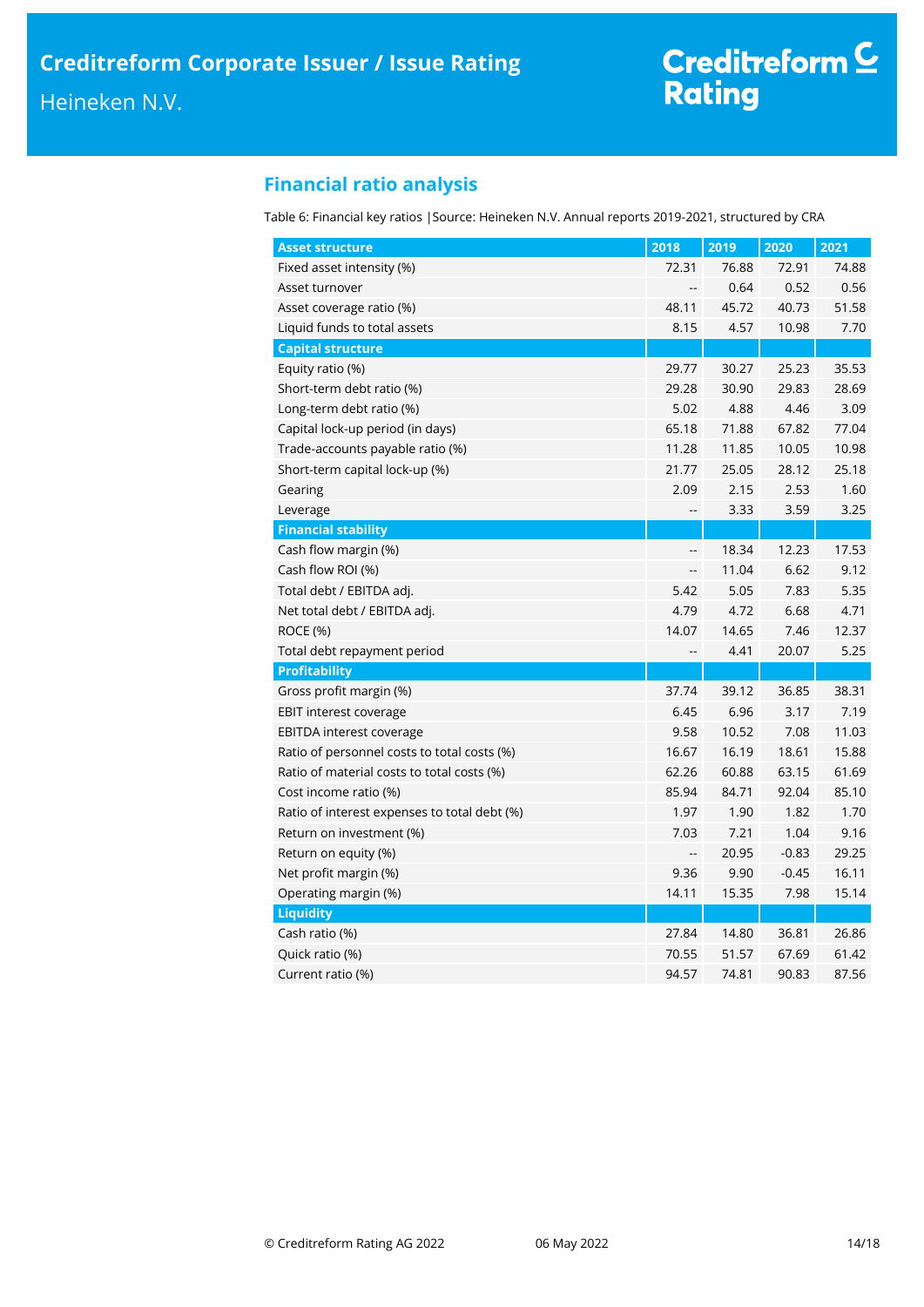## **Appendix**

**Rating history**

The rating history is available under [https://www.creditreform-rating.de/en/ratings/published](https://www.creditreform-rating.de/en/ratings/published-ratings.html)[ratings.html.](https://www.creditreform-rating.de/en/ratings/published-ratings.html)

Table 7: Corporate Issuer Rating of Heineken N.V.

| Event          |            | <b>Rating created Publication date</b> | Monitoring until Result     |               |
|----------------|------------|----------------------------------------|-----------------------------|---------------|
| Initial rating | 06.05.2022 | www.creditreform-rating.de             | Withdrawal of the<br>rating | BBB+ / stable |

Table 8: LT LC Senior Unsecured Issues issued by Heineken N.V.

| Event          |            | <b>Rating created</b> Publication date | <b>Monitoring until Result</b> |               |
|----------------|------------|----------------------------------------|--------------------------------|---------------|
| Initial rating | 06.05.2022 | www.creditreform-rating.de             | Withdrawal of the<br>rating    | BBB+ / stable |

## **Regulatory requirements**

The rating<sup>2</sup> was not endorsed by Creditreform Rating AG (Article 4 (3) of the CRA-Regulation).

The present rating is, in the regulatory sense, an unsolicited public rating. The analysis was carried out on a voluntary basis by Creditreform Rating AG, which was not commissioned by the Issuer or any other third party to prepare the present rating.

The rating is based on the analysis of published information and on internal evaluation methods for the assessment of companies and issues. The rating object was informed of the intention of creating or updating an unsolicited rating before the rating was determined.

The rating object participated in the creation of the rating as follows:

| Unsolicited Corporate Issuer / Issue Rating            |    |  |  |  |  |
|--------------------------------------------------------|----|--|--|--|--|
| With rated entity or related third party participation | No |  |  |  |  |
| With access to internal documents                      | No |  |  |  |  |
| With access to management                              | No |  |  |  |  |

A management meeting did not take place within the framework of the rating process.

The documents and information gathered were sufficient to meet the requirements of Creditreform Rating AG's rating methodologies.

The rating was conducted based on the following rating methodologies and the basic document.

| <b>Rating methodology</b>              | <b>Version number</b> | Date         |  |
|----------------------------------------|-----------------------|--------------|--|
| <b>Corporate Ratings</b>               | 2.3                   | 29.05.2019   |  |
| Non-financial Corporate Issue Ratings  |                       | October 2016 |  |
| <b>Rating Criteria and Definitions</b> |                       | January 2018 |  |

<sup>&</sup>lt;sup>2</sup> In these regulatory requirements the term "rating" is used in relation to all ratings issued by Creditreform Rating AG in connection to this report. This may concern several companies and their various issues.

 $\overline{a}$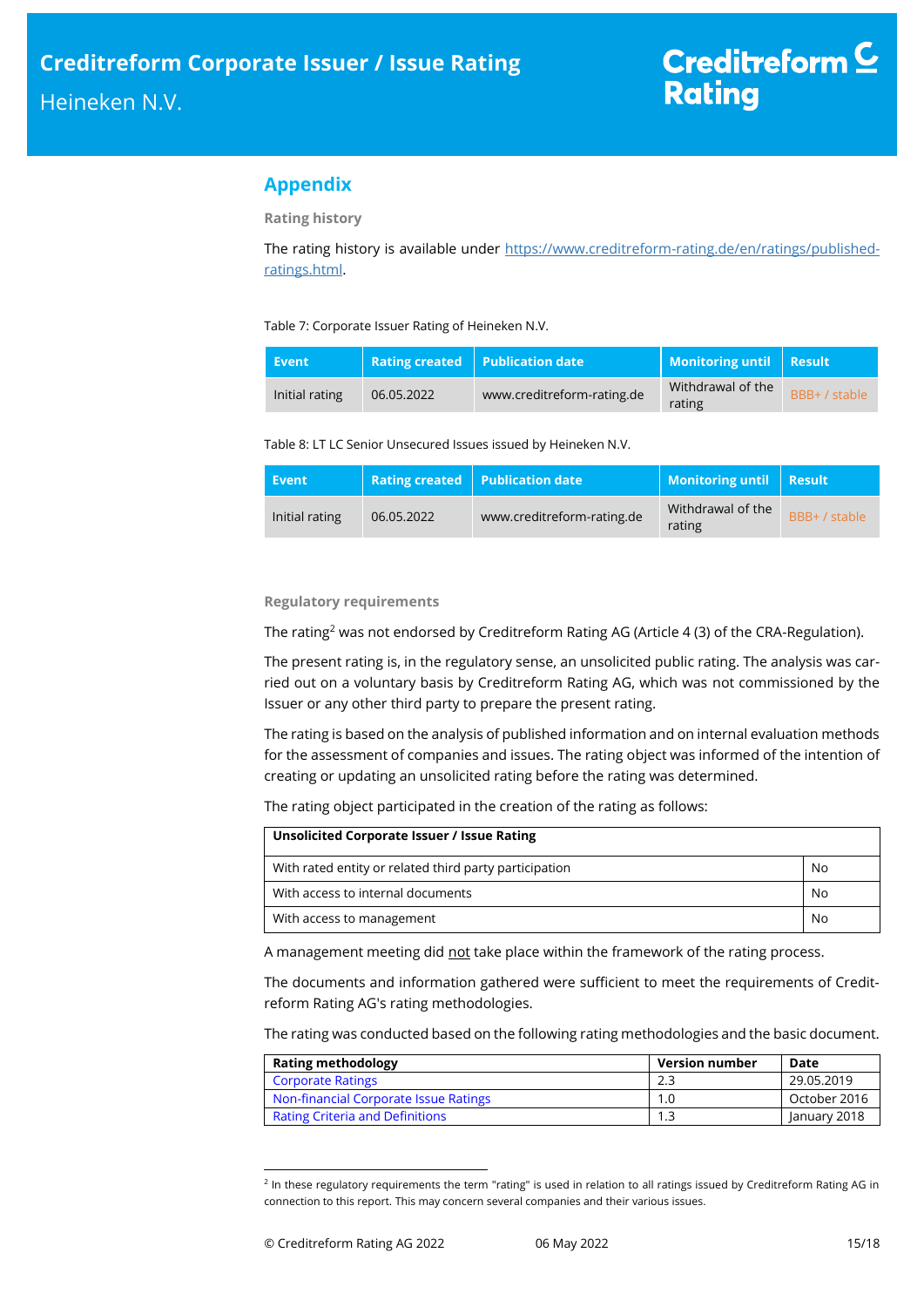The documents contain a description of the rating categories and a definition of default.

The rating was carried out by the following analysts:

| <b>Name</b>     | <b>Function</b> | <b>Mail-Address</b>              |
|-----------------|-----------------|----------------------------------|
| Artur Kapica    | Lead-analyst    | A.Kapica@creditreform-rating.de  |
| Rudger van Mook | Analyst         | R.vanMook@creditreform-rating.de |

The rating was approved by the following person (person approving credit ratings, PAC):

| Name             | <b>Function</b> | <b>Mail-Address</b>               |
|------------------|-----------------|-----------------------------------|
| Philipp Beckmann | <b>PAC</b>      | P.Beckmann@creditreform-rating.de |

On 6 May 2022, the analysts presented the rating to the rating committee and the rating was determined. The rating result was communicated to the company on 6 May 2022. There has not been a subsequent change to the rating.

The rating will be monitored until Creditreform Rating AG withdraws the rating. The rating can be adjusted as part of the monitoring, if crucial assessment parameters change.

In 2011, Creditreform Rating AG was registered within the European Union according to EU Regulation 1060/2009 (CRA-Regulation). Based on this registration, Creditreform Rating AG is allowed to issue credit ratings within the EU and is bound to comply with the provisions of the CRA-Regulation.

## **ESG-factors**

You can find out whether ESG factors were relevant to the rating in the upper section of this rating report "Relevant rating factors".

A general valid description for Creditreform Rating AG, as well as a valid description of corporate ratings for understanding and assessing ESG factors in the context of the credit rating process, can be foun[d here.](https://creditreform-rating.de/en/about-us/regulatory-requirements.html?file=files/content/downloads/Externes%20Rating/Regulatorische%20Anforderungen/EN/Ratingmethodiken%20EN/The%20Impact%20of%20ESG%20Factors%20on%20Credit%20Ratings.pdf)

## **Conflict of interests**

No conflicts of interest were identified during the rating process that might influence the analyses and judgements of the rating analysts involved or any other natural person whose services are placed at the disposal or under the control of Creditreform Rating AG and who are directly involved in credit rating activities or in approving credit ratings and rating outlooks.

In the event of providing ancillary services to the rated entity, Creditreform Rating AG will disclose all ancillary services in the credit rating report.

**Rules on the presentation of credit ratings and rating outlooks**

The approval of credit ratings and rating outlooks follows our internal policies and procedures. In line with our "Rating Committee Policy", all credit ratings and rating outlooks are approved by a rating committee based on the principle of unanimity.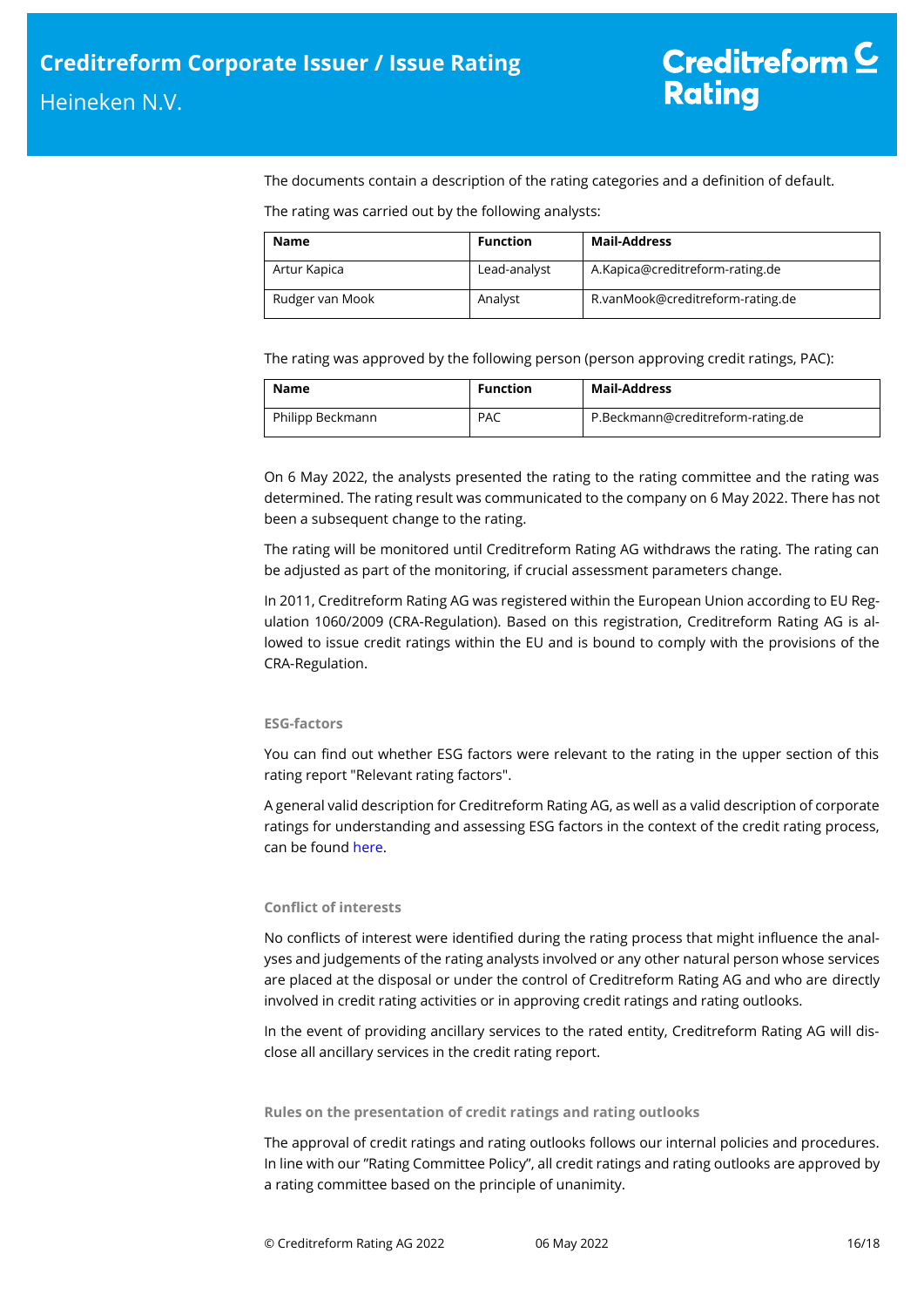To prepare this credit rating, Creditreform Rating AG has used following substantially material sources:

Corporate issuer rating:

- 1. Annual report
- 2. Website
- 3. Internet research

## Corporate issue rating:

- 1. Corporate issuer rating incl. information used for the corporate issuer rating
- 2. Documents on issues / instruments

There are no other attributes and limitations of the credit rating or rating outlook other than those displayed on the Creditreform Rating AG website. Furthermore, Creditreform Rating AG considers as satisfactory the quality and extent of information available on the rated entity. With respect to the rated entity, Creditreform Rating AG regarded available historical data as sufficient.

Between the time of disclosure of the credit rating to the rated entity and the public disclosure, no amendments were made to the credit rating.

The Basic Data Information Card indicates the principal methodology or version of methodology that was used in determining the rating, with a reference to its comprehensive description.

In cases where the credit rating is based on more than one methodology or where reference only to the principal methodology might cause investors to overlook other important aspects of the credit rating, including any significant adjustments and deviations, Creditreform Rating AG explains this fact in the credit rating report and indicates how the different methodologies or other aspects are taken into account in the credit rating. This information is integrated in the credit rating report.

The meaning of each rating category, the definition of default or recovery and any appropriate risk warning, including a sensitivity analysis of the relevant key rating assumptions such as mathematical or correlation assumptions, accompanied by worst-case scenario credit ratings and best-case scenario credit ratings are explained.

The date at which the credit rating was initially released for distribution and the date when it was last updated, including any rating outlooks, is indicated clearly and prominently in the Basic Data Information Card as a "rating action"; initial release is indicated as "initial rating", other updates are indicated as an "update", "upgrade" or "downgrade", "not rated", "confirmed", "selective default" or "default".

In the case of a rating outlook, the time horizon is provided during which a change in the credit rating is expected. This information is available within the Basic Data Information Card.

In accordance with Article 11 (2) EU-Regulation (EC) No 1060/2009, a registered or certified credit rating agency shall make available, in a central repository established by ESMA, information on its historical performance data including the rating transition frequency and information about credit ratings issued in the past and on their changes. Requested data are available at the ESMA [website.](https://cerep.esma.europa.eu/cerep-web/statistics/defaults.xhtml)

An explanatory statement of the meaning of Creditreform Rating AG's default rates are available in the credit rating methodologies disclosed on the website.